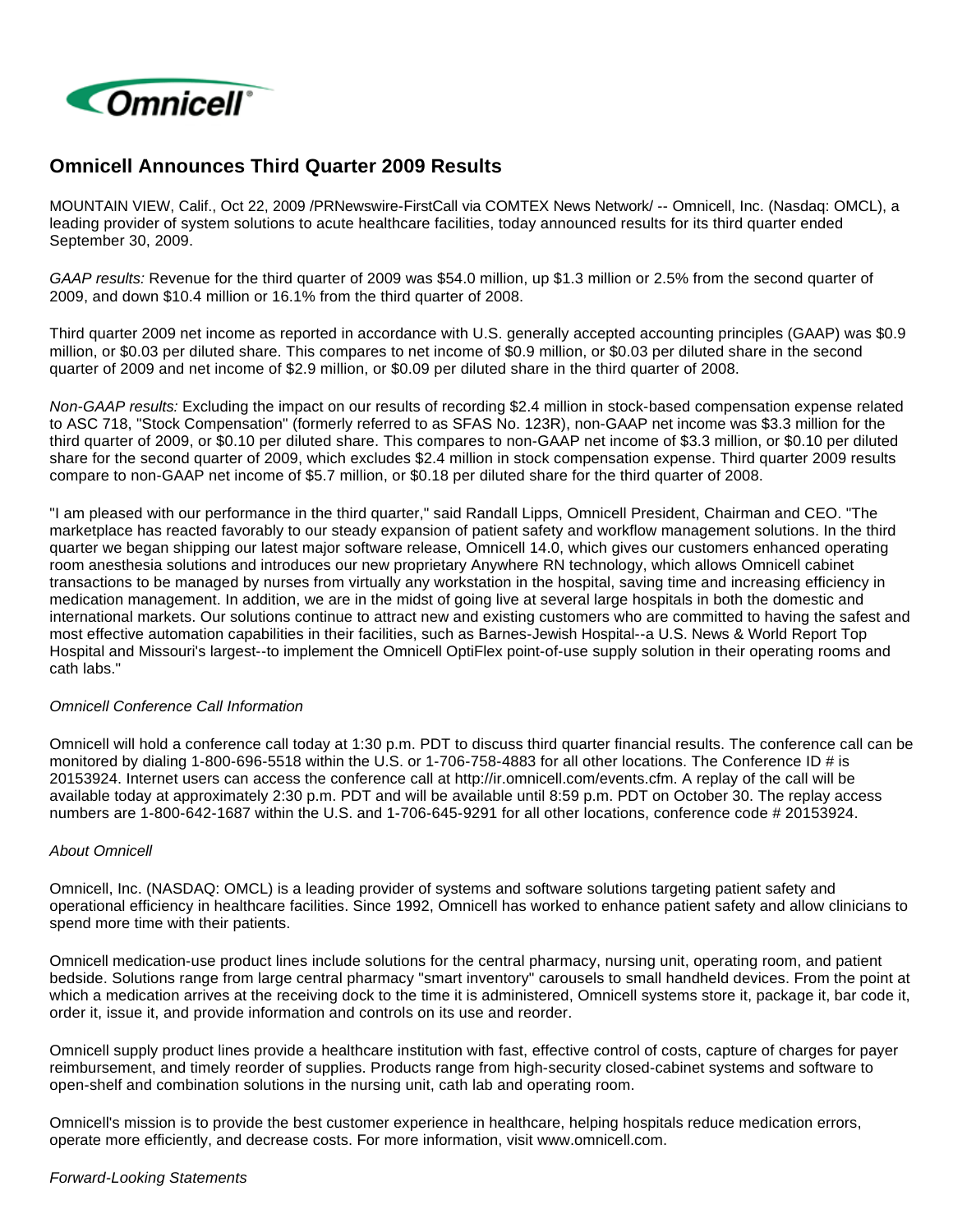To the extent any statements contained in this release deal with information that is not historical, these statements are necessarily forward-looking. As such, they are subject to the occurrence of many events outside Omnicell's control and are subject to various risk factors that could cause actual results to differ materially from those expressed or implied in any forwardlooking statement. The risk factors are described in the Company's Securities and Exchange Commission (SEC) filings and include, without limitation, the unfavorable general economic and market conditions, the tightening in the credit market, the continued growth and acceptance of our products and services and the continued growth of the clinical automation and workflow automation market generally, the potential of increasing competition, the ability of the company to grow product backlog, retain key personnel, cut expenses, manage future changes in revenue levels, develop new products and integrate acquired products or intellectual property in a timely and cost-effective manner, and improve sales productivity. Prospective investors are cautioned not to place undue reliance on forward-looking statements.

### Use of Non-GAAP Financial Information

This press release contains financial measures that are not calculated in accordance with U.S. generally accepted accounting principles (GAAP). Our management evaluates and makes operating decisions using various performance measures. In addition to Omnicell's GAAP results, we also consider non-GAAP gross profit, non-GAAP operating expenses, non-GAAP net income, and non-GAAP earnings per diluted share. These non-GAAP results should not be considered as an alternative to gross profit, operating expenses, net income, earnings per diluted share, or any other performance measure derived in accordance with GAAP. We present these non-GAAP results because we consider them to be important supplemental measures of Omnicell's performance.

Our non-GAAP gross profit, non-GAAP operating expenses, non-GAAP net income, and non-GAAP earnings per diluted share are exclusive of certain items to facilitate management's review of the comparability of Omnicell's core operating results on a period to period basis because such items are not related to Omnicell's ongoing core operating results as viewed by management. We define our "core operating results" as those revenues recorded in a particular period and the expenses incurred within that period that directly drive operating income in that period. Management uses these non-GAAP financial measures in making operating decisions because, in addition to meaningful supplemental information regarding operating performance, the measures give us a better understanding of how we should invest in research and development, fund infrastructure growth and evaluate the effectiveness of marketing strategies. In calculating the above non-GAAP results, management specifically adjusted for the following excluded items:

a) Stock-based compensation expense impact of ASC 718. We recognize equity plan-related compensation expenses, which represents the fair value of all stock-based payments to employees, including grants of employee stock options, as required under ASC 718, "Stock Compensation".

b) Restructuring charges (net of tax). We incurred charges for employee severance in connection with a reduction in force in the first quarter of 2009, which was designed to align our cost structure with current business expectations. These charges are not expected to be recurring and, as a non-recurring event, the financial impact is excluded from our non-GAAP results.

Management adjusts for the above items because management believes that, in general, these items possess one or more of the following characteristics: their magnitude and timing is largely outside of Omnicell's control; they are unrelated to the ongoing operation of the business in the ordinary course; they are unusual and we do not expect them to occur in the ordinary course of business; or they are non-operational, or non-cash expenses involving stock option grants.

We believe that the presentation of these non-GAAP financial measures is warranted for several reasons:

1) Such non-GAAP financial measures provide an additional analytical tool for understanding Omnicell's financial performance by excluding the impact of items which may obscure trends in the core operating results of the business;

2) Since we have historically reported non-GAAP results to the investment community, we believe the inclusion of non-GAAP numbers provides consistency and enhances investors' ability to compare our performance across financial reporting periods;

3) These non-GAAP financial measures are employed by Omnicell's management in its own evaluation of performance and are utilized in financial and operational decision making processes, such as budget planning and forecasting; and

4) These non-GAAP financial measures facilitate comparisons to the operating results of other companies in our industry, which use similar financial measures to supplement their GAAP results, thus enhancing the perspective of investors who wish to utilize such comparisons in their analysis of our performance.

Set forth below are additional reasons why stock-based compensation expense related to ASC 718 is excluded from our non-GAAP financial measures: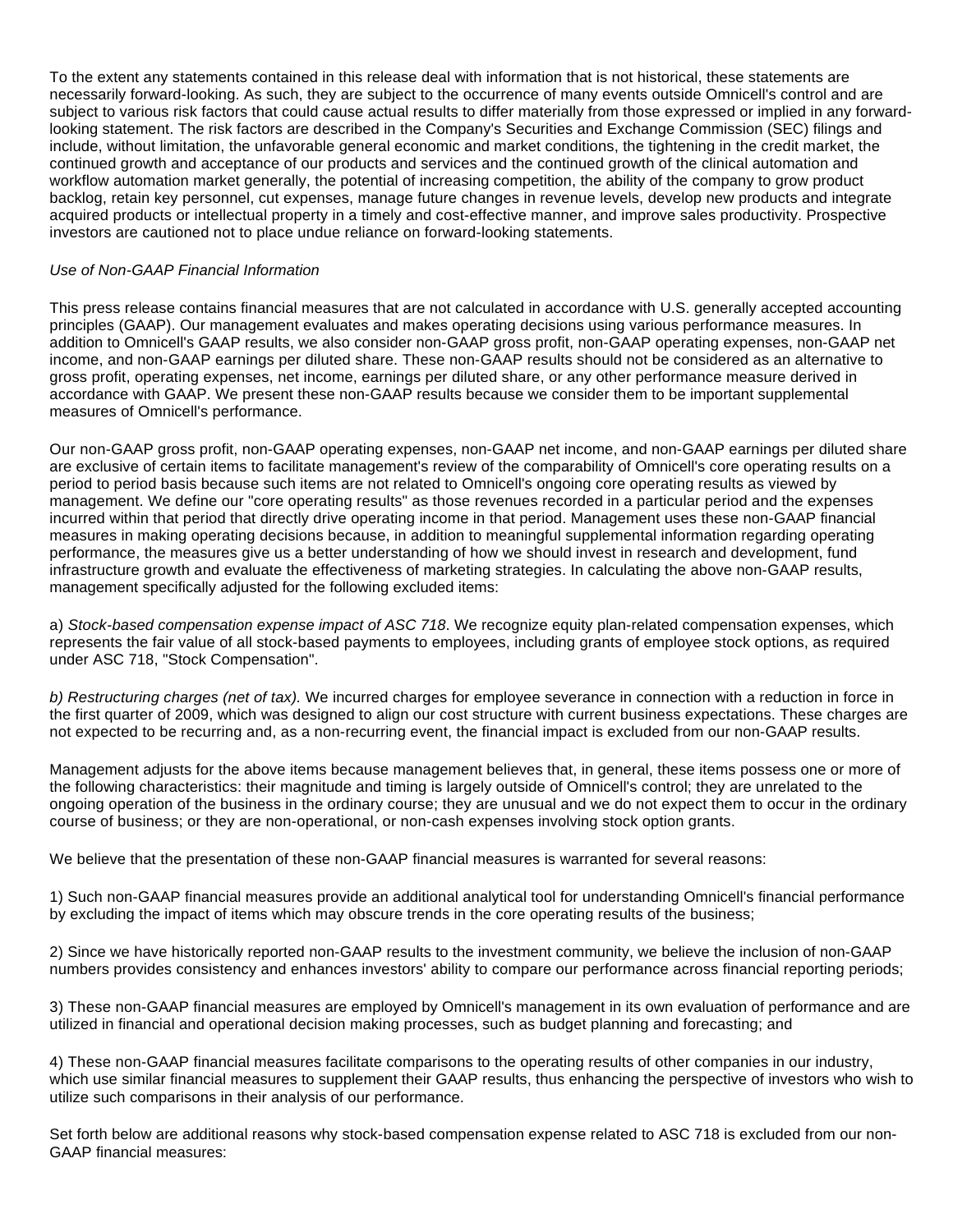i) While stock-based compensation calculated in accordance with ASC 718 constitutes an ongoing and recurring expense of Omnicell, it is not an expense that requires cash settlement by Omnicell. We therefore exclude these charges for purposes of evaluating core operating results. Thus, our non-GAAP measurements are presented exclusive of stock-based compensation expense to assist management and investors in evaluating our core operating results.

ii) We present ASC 718 stock-based payment compensation expense in our reconciliation of non-GAAP financial measures on a pre-tax basis because the exact tax differences related to the timing and deductibility of stock-based compensation, under ASC 718, are dependent upon the trading price of Omnicell's common stock and the timing and exercise by employees of their stock options. As a result of these timing and market uncertainties the tax effect related to stock-based compensation expense would be inconsistent in amount and frequency and is therefore excluded from our non-GAAP results.

As stated above, we present non-GAAP financial measures because we consider them to be important supplemental measures of performance. However, non-GAAP financial measures have limitations as an analytical tool and should not be considered in isolation or as a substitute for Omnicell's GAAP results. In the future, we expect to incur expenses similar to certain of the non-GAAP adjustments described above and expect to continue reporting non-GAAP financial measures excluding such items. Some of the limitations in relying on non-GAAP financial measures are:

- -- Omnicell's stock option and stock purchase plans are important components of incentive compensation arrangements and will be reflected as expenses in Omnicell's GAAP results for the foreseeable future under ASC 718.
- -- Other companies, including other companies in Omnicell's industry, may calculate non-GAAP financial measures differently than Omnicell, limiting their usefulness as a comparative measure.

Pursuant to the requirements of SEC Regulation G, a detailed reconciliation between Omnicell's non-GAAP and GAAP financial results is set forth in the financial tables at the end of this press release. Investors are advised to carefully review and consider this information strictly as a supplement to the GAAP results that are contained in this press release and in Omnicell's SEC filings.

OMCL-E

## Omnicell, Inc. Condensed Consolidated Statements of Operations (in thousands, except per share data, unaudited)

|               |                 | Three Months Ended |                 | Nine Months Ended |                 |
|---------------|-----------------|--------------------|-----------------|-------------------|-----------------|
|               | September       | June               | September       | September         | September       |
|               | 30 <sub>1</sub> | 30,                | 30 <sub>r</sub> | 30,               | 30 <sub>1</sub> |
|               | 2009            | 2009               | 2008            | 2009              | 2008            |
| Revenues:     |                 |                    |                 |                   |                 |
| Product       | \$42,854        | \$41,983           | \$54,294        | \$127,221         | \$159,580       |
| Services      |                 |                    |                 |                   |                 |
| and           |                 |                    |                 |                   |                 |
| other         |                 |                    |                 |                   |                 |
| revenues      | 11,103          | 10,660             | 10,051          | 31,583            | 30,230          |
| Total         |                 |                    |                 |                   |                 |
| revenue       | 53,957          | 52,643             | 64,345          | 158,804           | 189,810         |
| Cost of       |                 |                    |                 |                   |                 |
| revenues:     |                 |                    |                 |                   |                 |
| Cost of       |                 |                    |                 |                   |                 |
| product       |                 |                    |                 |                   |                 |
| revenues      | 20,087          | 19,175             | 24,940          | 59,542            | 73,259          |
| Cost of       |                 |                    |                 |                   |                 |
| services      |                 |                    |                 |                   |                 |
| and other     |                 |                    |                 |                   |                 |
| revenues      | 6,621           | 6,539              | 6,642           | 20,055            | 19,083          |
| Restructuring |                 |                    |                 |                   |                 |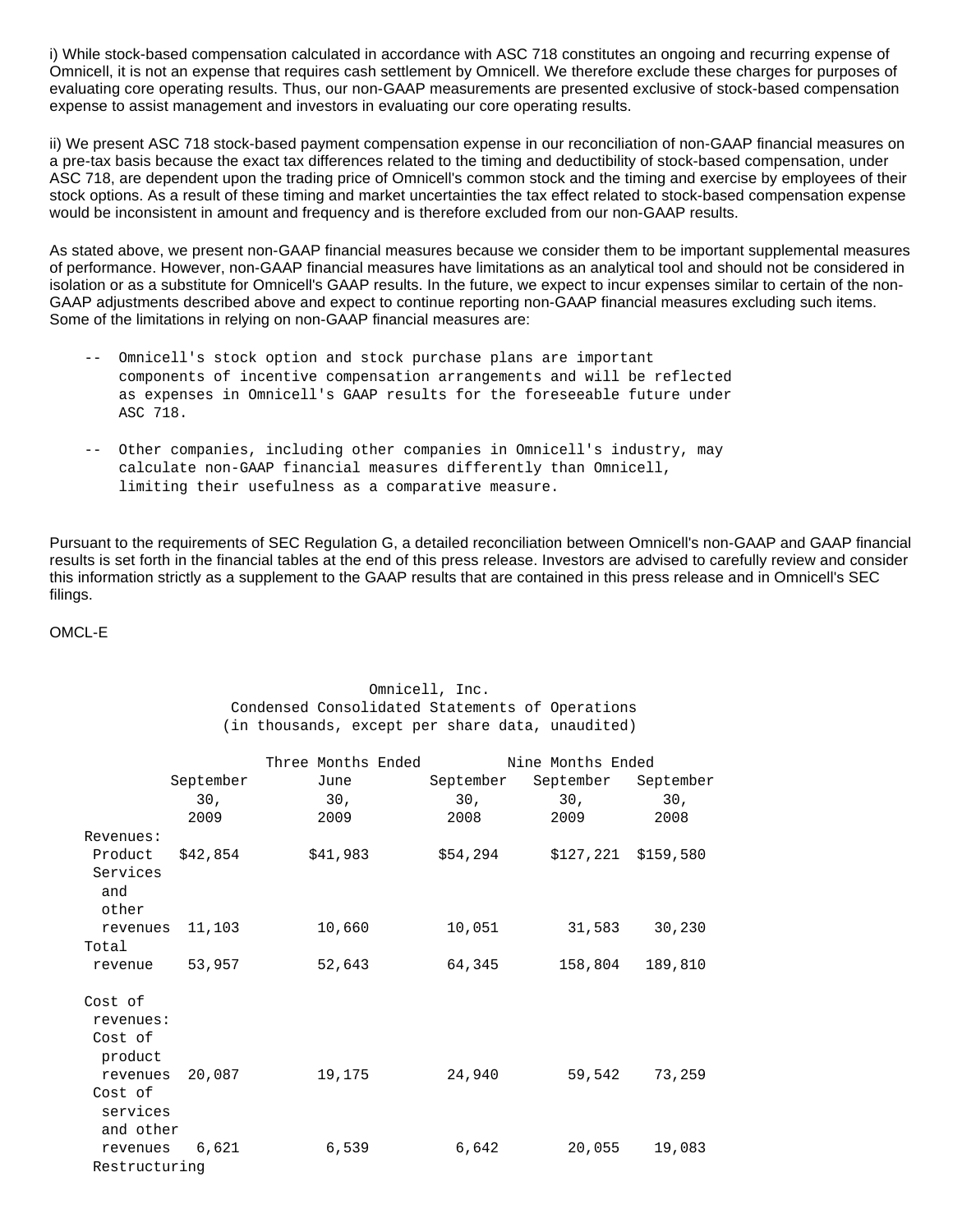| charges               | $ -$              | $\qquad \qquad -$ | $- -$            | 1,209                |                  |
|-----------------------|-------------------|-------------------|------------------|----------------------|------------------|
| Total cost            |                   |                   |                  |                      |                  |
| οf                    |                   |                   |                  |                      |                  |
| revenues              | 26,708            | 25,714            | 31,582           | 80,806               | 92,342           |
| Gross                 |                   |                   |                  |                      |                  |
| profit                | 27,249            | 26,929            | 32,763           | 77,998               | 97,468           |
| Operating             |                   |                   |                  |                      |                  |
| expenses:             |                   |                   |                  |                      |                  |
| Research              |                   |                   |                  |                      |                  |
| and                   |                   |                   |                  |                      |                  |
| develop-<br>ment      |                   |                   | 4,685            |                      | 13,939           |
| Selling,              | 4,981             | 4,574             |                  | 13,532               |                  |
| general,              |                   |                   |                  |                      |                  |
| and                   |                   |                   |                  |                      |                  |
| administ-             |                   |                   |                  |                      |                  |
| rative                | 21,324            | 21,038            | 23,862           | 63,861               | 69,947           |
| Restructuring         |                   |                   |                  |                      |                  |
| charges               | $\qquad \qquad -$ | $- -$             | $- -$            | 1,315                |                  |
| Total                 |                   |                   |                  |                      |                  |
| operating<br>expenses | 26,305            | 25,612            | 28,547           | 78,708               | 83,886           |
| Income                |                   |                   |                  |                      |                  |
| $(\texttt{loss})$     |                   |                   |                  |                      |                  |
| from                  |                   |                   |                  |                      |                  |
| operations            | 944               | 1,317             | 4,216            | (710)                | 13,582           |
| Other                 |                   |                   |                  |                      |                  |
| income                |                   |                   |                  |                      |                  |
| and                   |                   |                   |                  |                      |                  |
| expense,<br>net       | 56                | 194               | 673              | 433                  | 2,804            |
| Income                |                   |                   |                  |                      |                  |
| (loss)                |                   |                   |                  |                      |                  |
| before                |                   |                   |                  |                      |                  |
| provision             |                   |                   |                  |                      |                  |
| for                   |                   |                   |                  |                      |                  |
| (benefit              |                   |                   |                  |                      |                  |
| from)                 |                   |                   |                  |                      |                  |
| income<br>taxes       | 1,000             | 1,511             | 4,889            | (277)                | 16,386           |
| Provision             |                   |                   |                  |                      |                  |
| for                   |                   |                   |                  |                      |                  |
| (benefit              |                   |                   |                  |                      |                  |
| from)                 |                   |                   |                  |                      |                  |
| income                |                   |                   |                  |                      |                  |
| taxes                 | 146               | 607               | 1,975            | (165)                | 6,985            |
| Net                   |                   |                   |                  |                      |                  |
| income                |                   |                   |                  |                      |                  |
| $(\texttt{loss})$     | \$854             | \$904             | \$2,914          | \$(112)              | \$9,401          |
| Net                   |                   |                   |                  |                      |                  |
| income                |                   |                   |                  |                      |                  |
| $(\texttt{loss})$     |                   |                   |                  |                      |                  |
| per                   |                   |                   |                  |                      |                  |
| share:                |                   |                   |                  |                      |                  |
| Basic<br>Diluted      | \$0.03<br>\$0.03  | \$0.03<br>\$0.03  | \$0.09<br>\$0.09 | $\zeta$ – –<br>$$--$ | \$0.29<br>\$0.28 |
|                       |                   |                   |                  |                      |                  |
| Weighted              |                   |                   |                  |                      |                  |
| average               |                   |                   |                  |                      |                  |
| shares                |                   |                   |                  |                      |                  |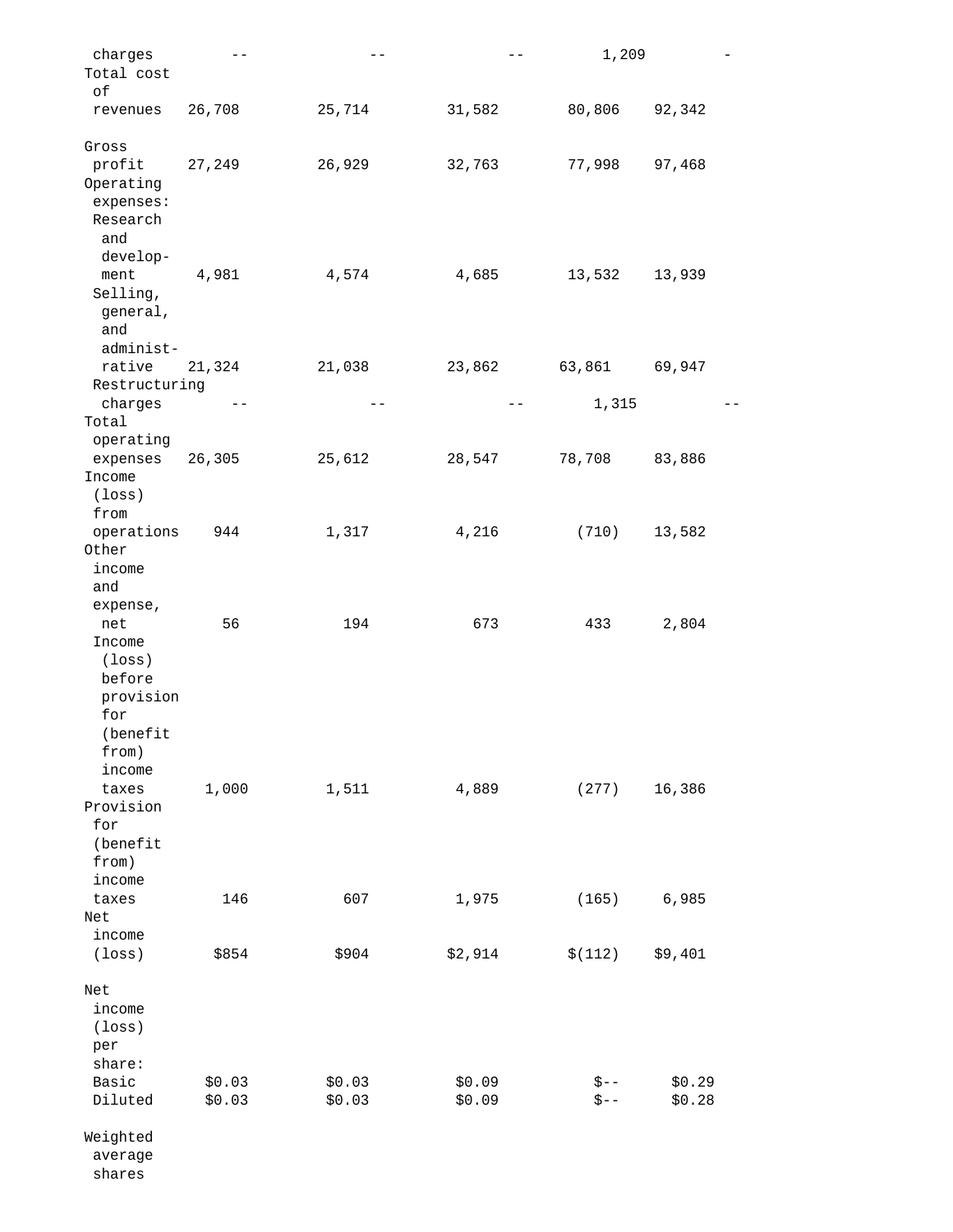| outstanding: |        |        |        |        |        |
|--------------|--------|--------|--------|--------|--------|
| Basic        | 31,704 | 31,578 | 31,128 | 31,578 | 32,345 |
| Diluted      | 32,380 | 31,961 | 32,138 | 31,578 | 33,498 |

| Omnicell, Inc.                        |
|---------------------------------------|
| Condensed Consolidated Balance Sheets |
| (In thousands)                        |

|                                      | September 30, | December 31, |
|--------------------------------------|---------------|--------------|
|                                      | 2009          | 2008         |
|                                      | (unaudited)   | (1)          |
| <b>ASSETS</b>                        |               |              |
| Current assets:                      |               |              |
| Cash and cash equivalents            | \$146,312     | \$120,439    |
| Accounts receivable, net             | 58,779        | 57,976       |
| Inventories                          | 10,445        | 12,957       |
| Prepaid expenses                     | 9,451         | 9,310        |
| Deferred tax assets                  | 14,871        | 14,871       |
| Other current assets                 | 6,083         | 9,434        |
| Total current assets                 | 245,941       | 224,987      |
| Property and equipment, net          | 13,128        | 16,180       |
| Non-current net investment           |               |              |
| in sales-type leases                 | 9,470         | 10,896       |
| Goodwill                             | 24,982        | 24,982       |
| Other intangible assets              | 4,847         | 6,706        |
| Non-current deferred tax assets      | 15,730        | 15,889       |
| Other assets                         | 8,938         | 8,902        |
| Total assets                         | \$323,036     | \$308,542    |
| LIABILITIES AND STOCKHOLDERS' EQUITY |               |              |
| Current liabilities:                 |               |              |
| Accounts payable                     | \$10,430      | \$9,377      |
| Accrued compensation                 | 7,621         | 8,889        |
| Accrued liabilities                  | 11,585        | 10,357       |
| Deferred service revenue             | 14,359        | 12,084       |
| Deferred gross profit                | 16,649        | 16,648       |
| Total current liabilities            | 60,644        | 57,355       |
| Long-term deferred service revenue   | 17,181        | 16,782       |
| Other long-term liabilities          | 752           | 848          |
| Total liabilities                    | 78,577        | 74,985       |
| Stockholders' equity:                |               |              |
| Total stockholders' equity           | 244,459       | 233,557      |
| Total liabilities and                |               |              |
| stockholders' equity                 | \$323,036     | \$308,542    |

 (1) Information derived from our December 31, 2008 audited Consolidated Financial Statements.

> Omnicell, Inc. Reconciliation of GAAP to Non-GAAP (In thousands, except per share data, unaudited)

 Three months ended September 30, 2009 June 30, 2009 September 30, 2008